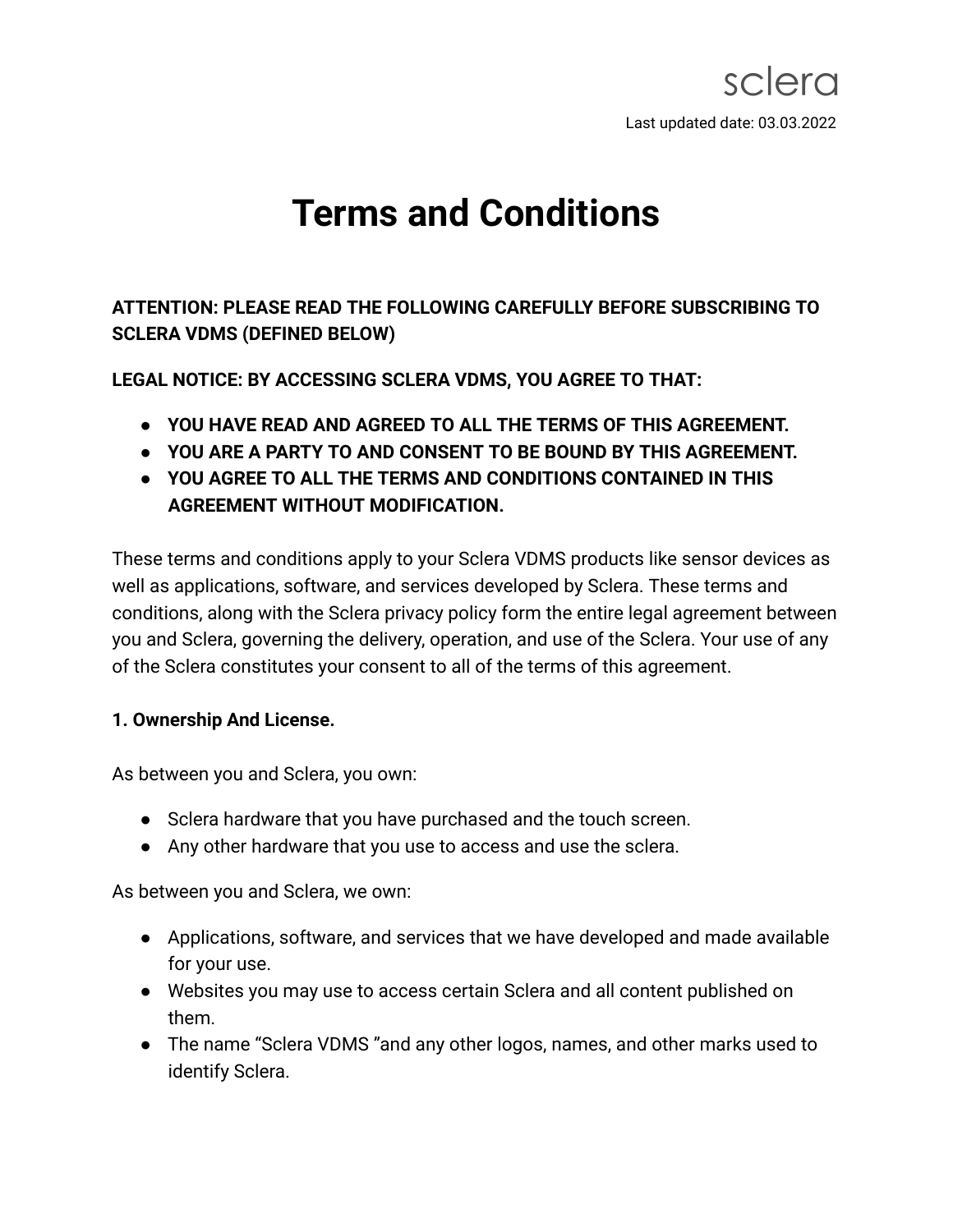The Sclera VDMS are protected by United States and international laws and treaties protecting patents, trademarks, copyrights, and other intellectual property. Subject to applicable laws and the rights granted to you under this agreement, the Sclera consist of Sclera's proprietary information. This agreement gives you no rights other than those stated in its terms. Your license will automatically terminate if you use the Sclera in any manner that violates this agreement, any applicable law, or any rights of Sclera or its licensors. We reserve the right to use any lawful means to prevent unauthorized use of the Sclera, such as technological barriers, IP mapping, and contacting your Internet Service Provider or wireless carrier.

Except as described in this agreement you do not own the Sclera VDMS, but only have a limited, non-exclusive, revocable license to use the Sclera VDMS as permitted by this agreement.

## **2. Changes To Sclera.**

We may update, modify or enhance Sclera at any time including, without limitation, automatically delivering new versions or features to your Sclera products, applications, software and services when they become available.

## **3. Permitted And Prohibited Uses.**

You may use Sclera provided to you under license solely as provided to you and without modification.

You may not use the Sclera provided to you under license:

- In any way that violates any applicable law.
- To create any information that contains computer viruses or any other computer code, files or programs designed to destroy, interrupt or otherwise limit the functionality of any computer software, computer hardware or other equipment.
- In a manner that could damage, disable, overburden, disrupt or impair the service or any Sclera-owned network or system.
- To interfere with anyone else's ability to lawfully access and use the Sclera.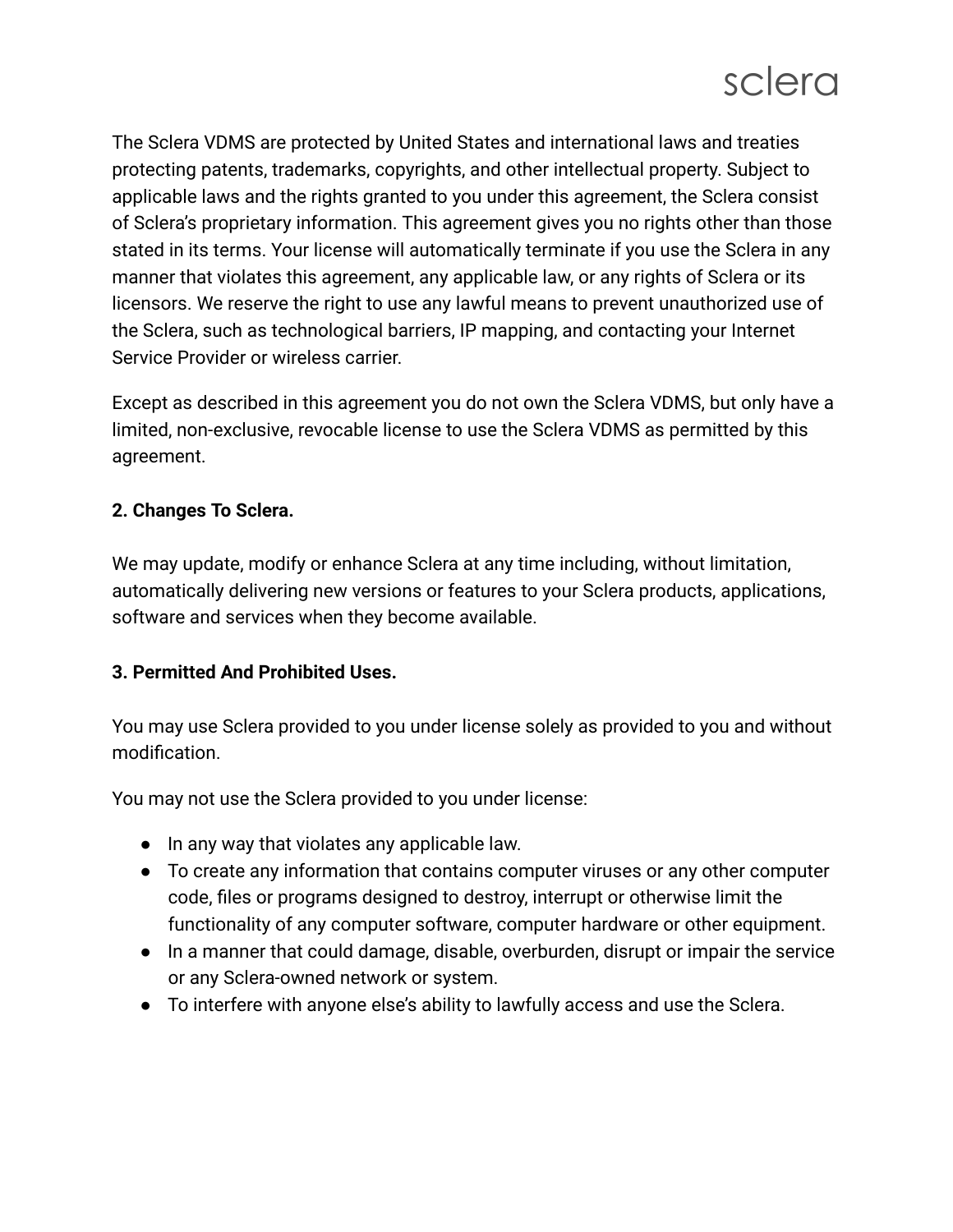- To access any communications, content, or other information to which you do not have rights.
- To install, copy, modify, or distribute the Sclera (electronically or otherwise) on your computers or mobile devices, or make any copies, adaptations, derivative works, transcriptions, or merge any portion there of, except as installed by their automated installation functions.
- To decompile, disassemble, de-crypt, reverse engineer, translate, or otherwise attempt to derive the source code of the Sclera VDMS or otherwise alter the Sclera.
- Use Sclera to provide services to third parties.
- Transfer or resell any of the rights granted to you by these Terms of Use, except that you may authorize a third party for whom you are a legal guardian to use the Sclera, provided that you agree to remain legally responsible for that third party's use.

# **4. Responsibility For Use.**

You are responsible for your own use of the Sclera and all information that you associate with them. We expressly disclaim all responsibility for and all warranties (express or implied) related to the accuracy, completeness, safety, reliability, or lawfulness of information provided by the Sclera.

## **5. User accounts.**

As a user of this Sclera website, you may be asked to register with us and provide private information. You are responsible for ensuring the accuracy of this information, and you are responsible for maintaining the safety and security of your identifying information. You are also responsible for all activities that occur under your account or password. If you think there are any possible issues regarding the security of your account on the website, inform us immediately so we may address them accordingly. We reserve all rights to terminate accounts, edit or remove content and cancel orders at our sole discretion.

## **6. Indemnification.**

You agree to indemnify and its affiliates and hold Sclera harmless against legal claims and demands that may arise from your use or misuse of our services. We reserve the